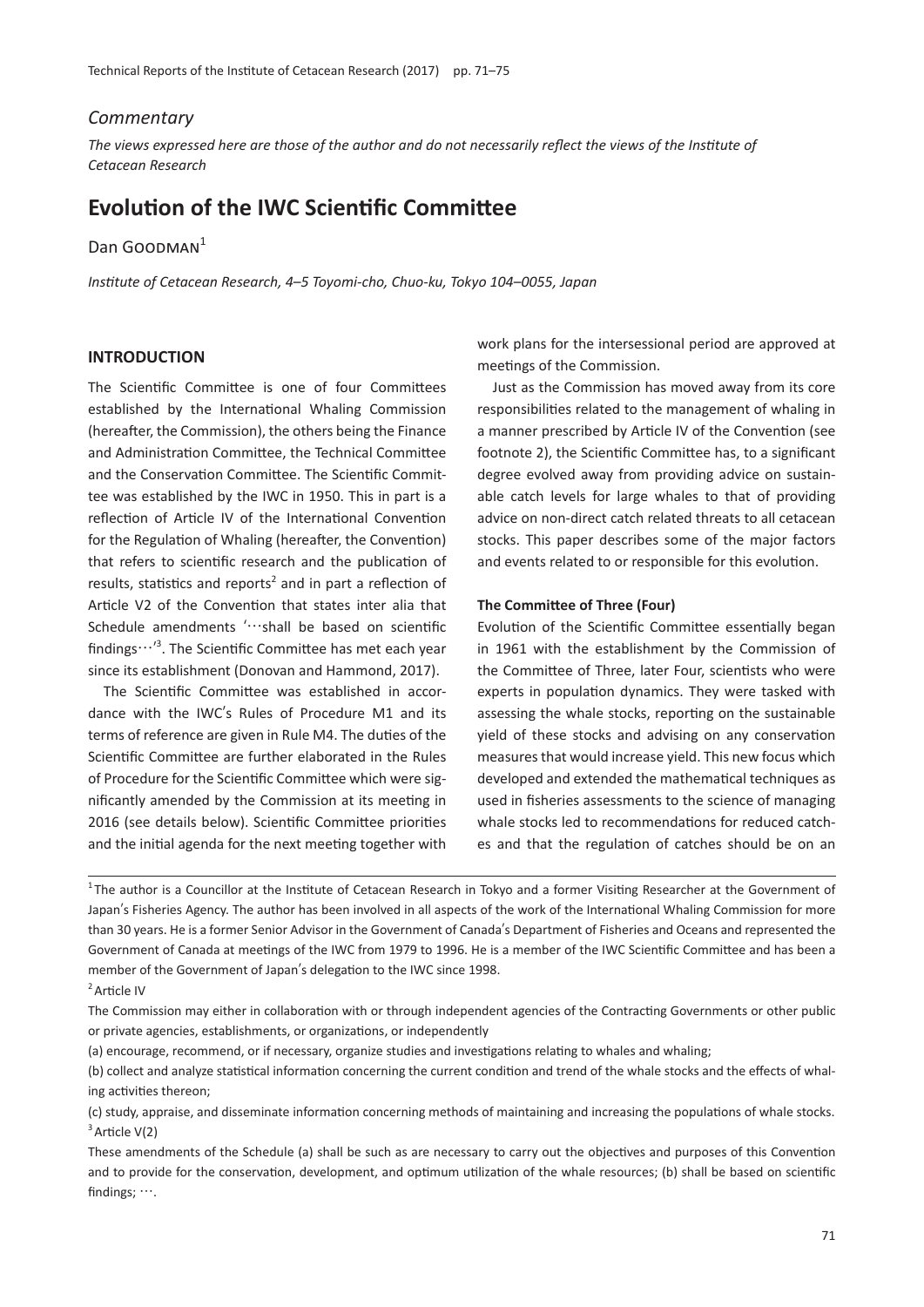individual species basis rather than in the combined Blue Whale Unit (BWU) system (Gambell, 1977; Allen, 1980).

#### **The New Management Procedure (NMP)**

The next major development to impact the work of the Scientific Committee was the Commission's adoption of the New Management Procedure (NMP) in 1974. This followed: (i) the adoption of a resolution at the 1972 United Nations Conference on the Human Environment that called for a 10-year moratorium on all commercial whaling; a demand for greatly increased scientific research into the status of the world's whale stocks; and a call for the strengthening of the IWC secretariat and its capabilities (Gambell, 1977) and, (ii) the consensus agreement by the Scientific Committee that a blanket moratorium could not be scientifically justified (IWC, 1973). With the adoption of the NMP the focus of the Scientific Committee became classifying whale stocks into three categories according to their relative abundance (IWC, 2016a). Also in response to the 1972 United Nations Conference on the Human Environment resolution, the IWC Scientific Committee compiled a large-scale program for an International Decade of Cetacean Research (Gambell, 1977).

## **The Moratorium and the Revised Management Procedure (RMP)**

Between 1972 and 1982, a total of 29 proposals for a moratorium on commercial whaling were proposed. The Commission rejected all of them except 1 of the 5 proposals proposed in 1982. $<sup>4</sup>$  The proposal that was ad-</sup> opted is paragraph 10(e) of the Schedule (IWC, 2016a) commonly referred to as ʻthe Moratorium'. It was (at least on its face) intended as a temporary measure (Morishita, 2013) based on the view that there was too much uncertainty in the scientific knowledge to ensure safe harvest levels (Morishita and Goodman, 2005; IWC, 2017a). There was however, no advice from the Scientific Committee that such a measure was required for conservation (Morishita and Goodman, 2005).

Following the moratorium decision, the Commission asked the Scientific Committee to develop a new approach to providing advice on the setting of catch limits that was both safe and practical. This was a complex task and formed a major part of the work of the Scientific Committee during the eight years it took to complete.

The new process was called the Revised Management Procedure (RMP). It was adopted by the Commission in 1994 and set a new standard in scientific management advice for marine and other living resources (IWC, 2017a).

#### **Scientific Committee membership and agenda**

Referencing IWC reports, Morishita and Goodman (2005) recorded that in 1976, 29 scientists representing eleven countries and one intergovernmental organization participated in the Annual Meeting of the Commission's Scientific Committee. They note that the agenda for this meeting consisted of 21 items primarily focused on the status of stocks and providing advice to the Commission on quotas for whaling. They further note that in contrast to this, the 2004 meeting of the Scientific Committee was attended by 202 scientists from 30 member countries and eight international organizations, and included 41 ʻinvited participants' and one representative from a nongovernmental organization and that the 26-item agenda included numerous items which are regarded by approximately half of the IWC member countries as outside of the Commission's mandate such as small cetaceans, DNA testing, environmental concerns, whalewatching, bycatch in fisheries and ship strikes.

This drastic change in the Scientific Committee took place over a number of years beginning in the late 1970's with the recruitment of additional Commission members with an anti-whaling position in order to obtain the 3/4 majority vote required to adopt the moratorium. Importantly, the additional membership also provided antiwhaling members with the means to change to focus of the Scientific Committee's work away from the provision of management advice for the regulation of commercial whaling through the adoption of resolutions and changes to the Rules of Procedure of the Scientific Committee that only require a simple majority for adoption. The following examples elaborate this point.

#### **The Berlin Initiative**

At its 55th Annual Meeting the Commission adopted resolution 2003-1 titled ʻThe Berlin Initiative on Strengthening the Conservation Agenda of the International Whaling Commission'. This resolution references what are referred to as ʻmore than 100 conservation-oriented resolutions' and notes that ʻthe Commission has gradually developed an extensive conservation-oriented agenda'. The resolution established the ʻConservation Committee' and, inter alia ʻrequests the Scientific Committee to advise the Conservation Committee in the performance

<sup>&</sup>lt;sup>4</sup> Details of the proposals and the manner in which they were dealt with by the Commission are recorded in the Chair's reports of the Annual Meetings. Available at: https://archive.iwc. int/pages/search.php?search=%21collection49&k=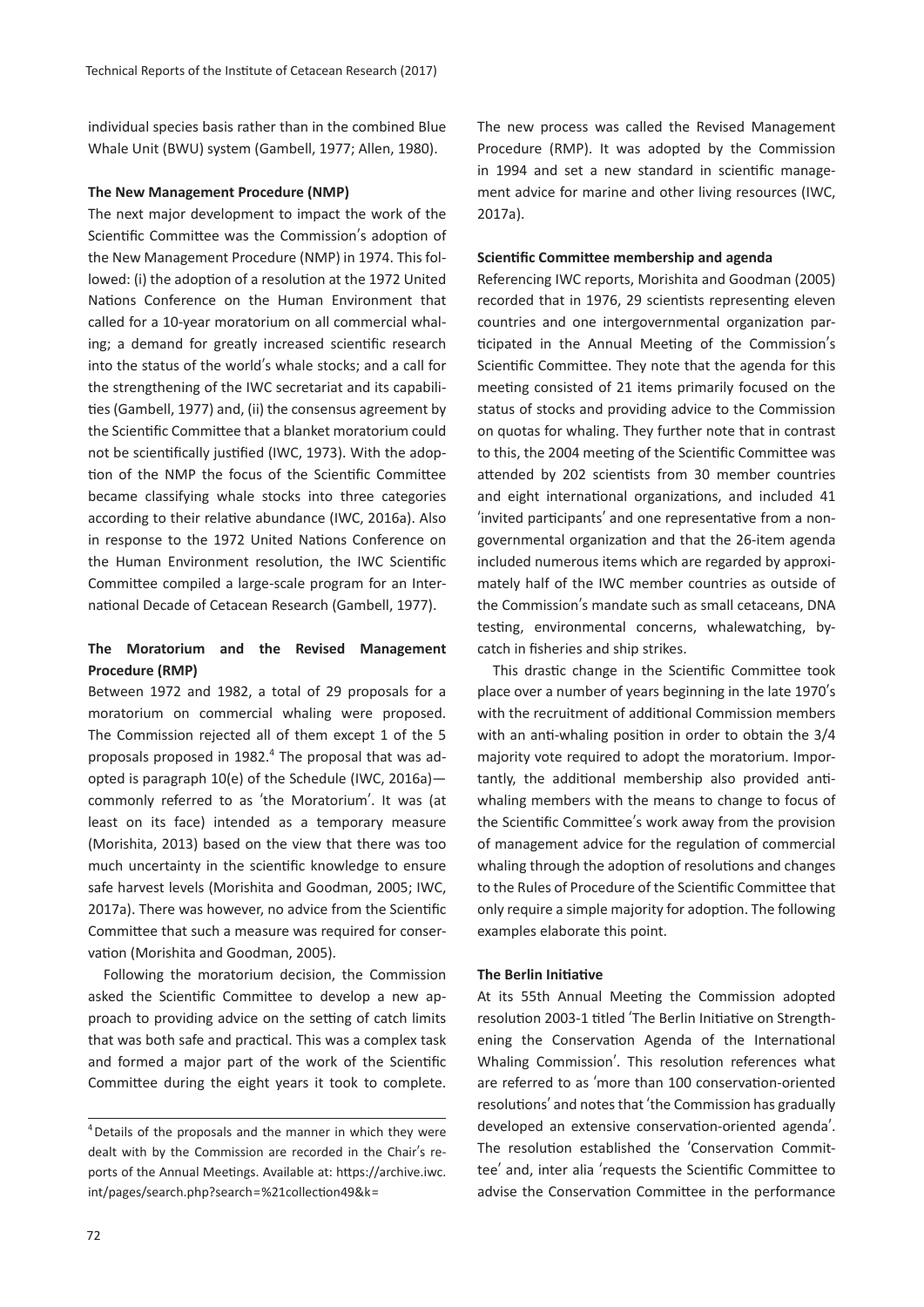of the tasks entrusted to it in this Resolution, and to ensure that the appropriate scientific research items, including inter alia, whalewatching, environmental issues and behavioural research, under the responsibility of the Scientific Committee, are incorporated in the Conservation Agenda' (IWC, 2004). This major shift in the focus of the Scientific Committee agenda has been enhanced by additional resolutions since 2003<sup>5</sup> and, approval of the Scientific Committee agenda is a specific agenda item at each meeting of the Commission.

## **Resolution 2014-4: Resolution on the Scientific Committee**

Resolution 2014-4 that was adopted by consensus recalls ʻmore than 50 resolutions of the International Whaling Commission addressing the work of the Scientific Committee, particularly regarding the increase and evolving work over decades on conservation aspects, including small cetaceans'. Further, the resolution notes ʻthat the work of the Scientific Committee oriented towards issues related to other threats than direct takes, has increased over the last decades…', ʻconsolidates the mandate of the Small Cetaceans Standing Sub-Committee' and establishes ʻa working group between the Conservation Committee and the Scientific Committee in order to propose a procedure to facilitate the implementation and follow-up of conservation recommendations'. Annex 1 of Resolution 2014-4 is a ʻCompiled list of IWC resolutions addressing the work of the Scientific Committee 1976–2012' (IWC, 2016b).

As with the Berlin Initiative described above, this resolution adds emphasis to those aspects of the Scientific Committee's work that are unrelated to its core responsibility of providing advice on the regulation of commercial whaling as provided for by the Convention.

# **Amendments to the Commission**'**s Rules of Procedure and Financial Regulations and to the Rules of Procedure of the Scientific Committee.**

Resolution 2014-4 proposed a number of amendments to the Commission's Rules of Procedure and Financial Regulations and to the Rules of Procedure of the Scientific Committee. The Resolution including proposed amendments to the Commission's Rules of Procedure and Financial Regulations (Annex II of the Resolution) were adopted by consensus while, in accordance with

the Resolution, proposed amendments to the Rules of Procedure of the Scientific Committee (Annex III of the Resolution) were referred to the Scientific Committee for their advice.

Changes to the Commission's Rules of Procedure included references to ʻcetaceans' rather than ʻwhales' and the addition of the words ʻshall review current and potential threats and methods to mitigate them in order to maintain cetacean populations at viable levels…' to the duties of the Scientific Committee contained in Rule of Procedure M. 4 (a). Changes to the Financial Regulations established a Research Fund and prescribed that the Research Fund ʻshall have a balanced distribution among activities  $\cdots$  including small cetaceans $\cdots'$ .

Proposed amendments to the Rules of Procedure of the Scientific Committee also referred to ʻcetaceans' and ʻsmall cetaceans' rather than ʻwhales' and proposed significant changes to the items listed under the heading ʻSPECIFIC TOPICS of current concern to the Commission' (IWC, 2016b).

Proposed amendments to the Rules of Procedure for the Scientific Committee included in resolution 2014-4 were considered by the Scientific Committee at its meeting in 2015. Their recommendations together with some additional proposed amendments were incorporated in its Annex R (IWC, 2016c). These additional proposed amendments included deletion of the section titled ʻSpecific Topics of current concern to the Commission'. The Scientific Committee proposed that this section would be more effectively located in the introduction to its work plan'. Annex R of the 2015 Scientific Committee report was then considered by the Finance and Administration Committee and adopted by the Commission at its 2016 meeting (IWC, 2016d).

In summary, amendments to the Commission's Rules of Procedure and Financial Regulations and to the Rules of Procedure of the Scientific Committee that resulted from the adoption of Resolution 2014-4 provide strong support for the view of anti-whaling Commission members that the Scientific Committee and the Commission that approves the work plan and agenda of its Scientific Committee have a mandate concerning the management of small cetaceans as well as a broad mandate related to threats to cetacean populations.

#### **Whalewatching**

The IWC adopted its first resolution on whalewatching in 1993 at IWC45, and the following year, at IWC46, a further resolution requested advice from the Scientific Committee on whalewatching and established what has

<sup>&</sup>lt;sup>5</sup>See for example Resolution 2009-1, 2012-1, 2016-3, and 2016-4. Available at: https://archive.iwc.int/pages/search.php? search=%21collection72&k=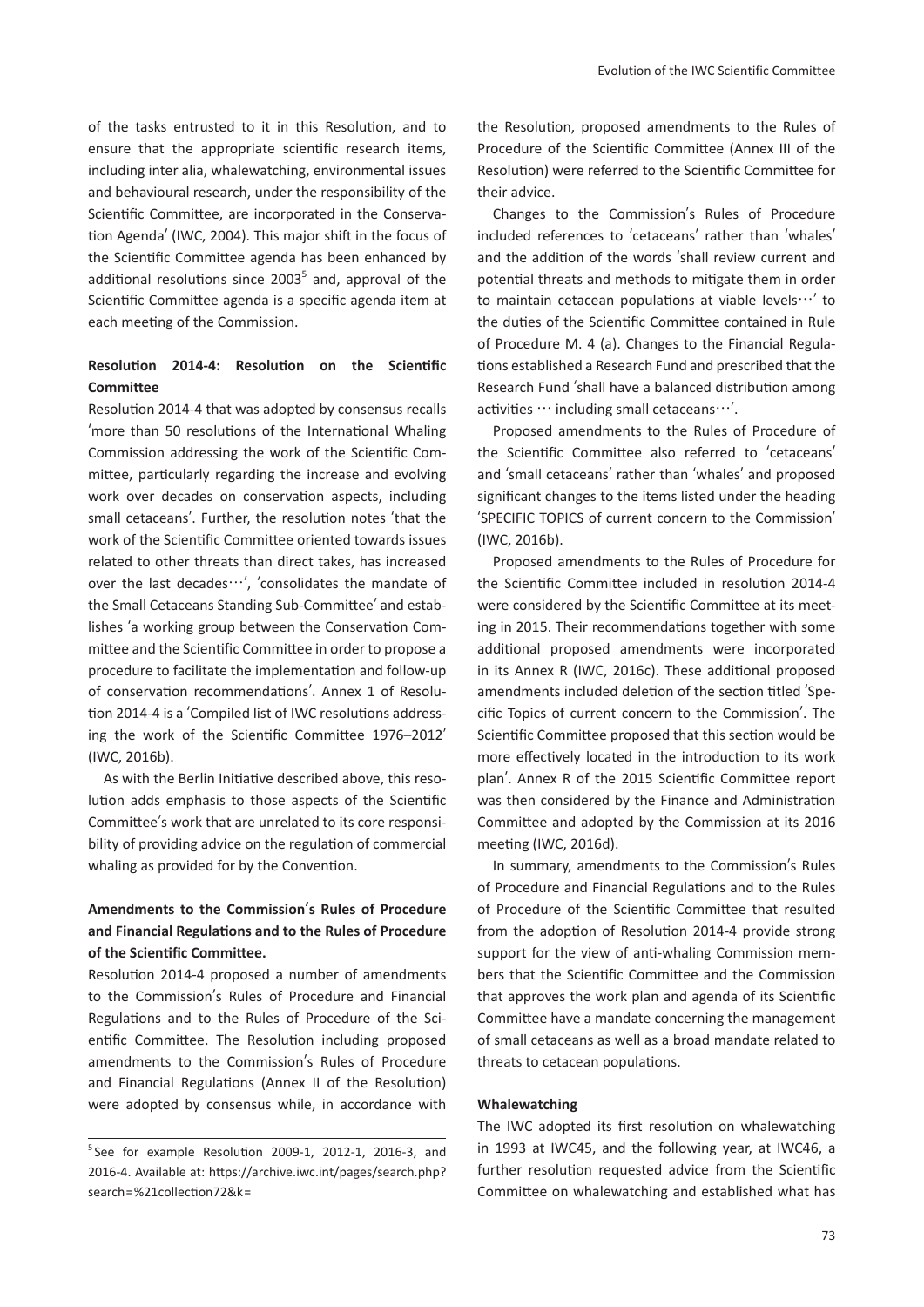in practice now become an ongoing program of work. In 1998, a standing Whale Watching Sub-Committee was set up under the Scientific Committee (IWC, 2011).

### **Others**

Other records that document or demonstrate the shift in the activities of the Commission and its Scientific Committee away from their core responsibilities provided by the Convention to a focus on threats to cetaceans from issues other than direct takes include:

- (i) The list of issues on the IWC website under the tab titled ʻConservation and Management'. Items on this list include 3 items related to whaling and 11 non-whaling issues including animal welfare issue, bycatch, entanglement of large whales, strandings, ship strikes, environmental concerns, conservation management plans, sanctuaries and MPAs and, whalewatching (IWC, 2017b).
- (ii) The 60 correspondence groups established by the Scientific Committee (IWC, 2017c) of which almost one half are not related to Commission's primary responsibility.
- (iii) The agenda for the 2017 meeting of the Scientific Committee that includes: cooperation with other organizations, bycatch, ship strikes, environmental concerns, small cetaceans, whalewatching and whale sanctuaries (IWC, 2017d). At the meeting, a number of Sub-committees and Working Groups were established to address some of these issues even though many members of the Commission view these as outside of the Commission's mandate.

## **CONCLUSIONS**

While the above has clearly documented the increase in the work of the Scientific Committee oriented towards issues related to other threats than direct takes, it should be noted that the Scientific Committee has continued work related to the management of whale stocks. In this regard, the agenda for the 2017 meeting of the Scientific Committee includes: General assessment issues related to the Revised Management Procedure (RMP); RMP implementation matters related to North Atlantic common minke whales, Western North Pacific common minke whales; Aboriginal Subsistence whaling; In-depth assessments of whale stocks not subject to directed takes; and, cetacean abundance estimates and stock status (IWC, 2017d). However, three aspects of the context of this continuing work need emphasis:

(i) Changes to the Financial Regulations adopted as part of Resolution 2014-4 added the following:

ʻThe Research Fund shall have a balanced distribution among activities, defined according to conservation priorities and the work of the Commission, including small cetaceans (IWC, 2016b)'. 6

- (ii) Resolution 1997-5 that ʻInstructs the Scientific Committee not to consider Southern Hemisphere minke whales in the context of implementation of the RMP unless advised to do so by the Commission' remains in effect (IWC, 1998).
- (iii) The current politicized nature of the Scientific Committee means that it is highly unlikely that its work on RMP related matters would result in recommendations to the Commission for the setting of quotas for the resumption of commercial whaling (Morishita and Goodman, 2005).

These aspects of the context of the Scientific Committee's work lend strong support for the following conclusions reached by Morishita and Goodman (2005).

- (i) ʻThe deep philosophical and political divisions between the International Whaling Commission (IWC) member countries that support managed whaling activities and those opposed to any harvesting of whales has caused a seriously dysfunctional situation in the IWC'.
- (ii) ʻStrong personal positions on the issues related to whaling, the influence of national government positions on scientists and advocacy have polarized the debates within the Scientific Committee'.
- (iii) ʻUnless the Commission and its member governments change their institutionalized discourse and procedures, it is naïve to expect outputs from the Scientific Committee that are useful for the sustainable use and management of whale resources in accordance with the objectives of the ICRW'.

### **REFERENCES**

- Allen, K.R. 1980. *Conservation and Management of Whales*. Washington Sea Grant distributed by University of Washington Press Seattle, Washington.
- Donovan, G. and Hammond, P. 2017. Scientific Committee Handbook. [Available at https://iwc.int/scientific-committeehandbook Last accessed Sept. 1, 2017].
- Gambell, R. 1977. Whale Conservation—Role of the International Whaling Commission. *Marine Policy*, October 1977.
- International Whaling Commission. 1973. Report of the Scientific Committee *Rep. int. Whal. Commn* 23: 28–263.

6 This is a not so subtle attempt to reduce funding for the Commission and Scientific Committee work related to the provision of management advice.